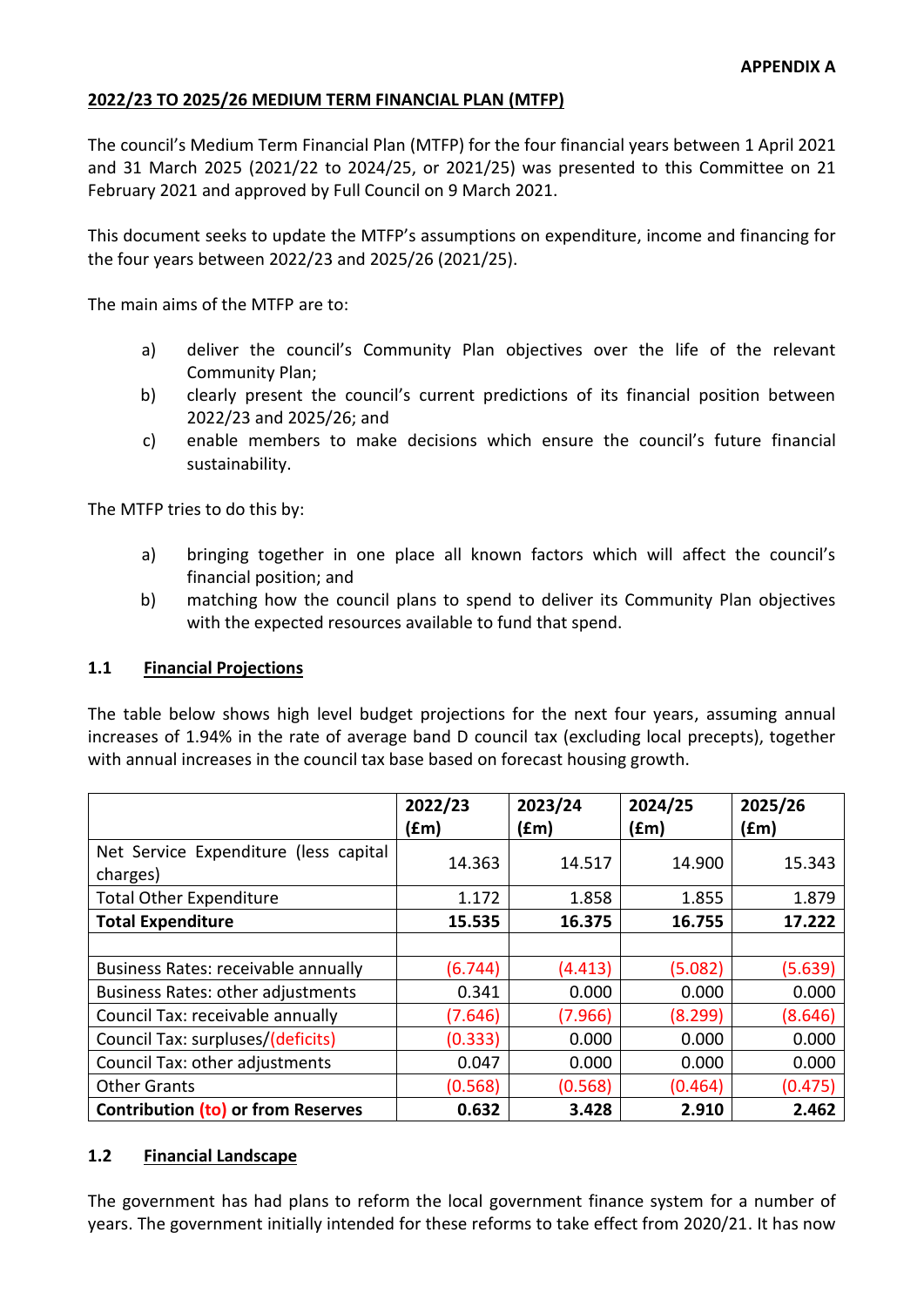delayed these reforms further to 2023/24 at the earliest. Given the additional year's delay, the government plans to roll forward the 2021/22 settlement to 2022/23.

The reforms of the system are principally to increase the proportion of non-domestic rates (NDR) ('business rates') retained locally; and to make fairer the government's annual funding allocations for local authorities.

The impact of the government's decision to delay the reform to the system has been positive on the funding position of Newark and Sherwood District Council. The delay in re-setting the NDR baseline has meant that expected NDR income in each year between 2020/21 and 2022/23 has been at least £2m more than was expected in the 2019/23 MTFP approved on 7 March 2019. This includes surpluses not forecasted for within the 2019/23 MTFP.

The government has not yet indicated when it plans to carry out a multi-year Spending Review to enable the reformed systems for business rates retention and annual funding allocations to be implemented. The Chancellor may set this out in his budget on 23 March 2022.

As it is not known how exactly the local government finance system will change or from when these changes will take effect from, the council's current modelling of funding projections for 2023/24 and future years are subject to high levels of volatility. It is however anticipated that the changes to the local government funding formula will be implemented in 2023/24. A consultation paper on potential reform has been promised for the Spring and it is expected that there will be further consultation over the Summer.

The scope of reforms is still uncertain which would include the Fair Funding Review, a reset in the baseline for Business Rates Funding and changes to New Homes Bonus, albeit time is already limited and therefore this may mean only a cut-down version of the reforms are implemented.

It is expected, however, that the government's changes to the local government finance system will incorporate transitional arrangements where appropriate, and that changes will be made manageable for individual authorities or classes of authorities.

Throughout the remainder of 2021/22 and in 2022/23, officers will closely monitor the government's announcements relating to the local government finance system and assess the implications of these on the council's funding for 2022/23 and future years.

## **1.3 Fair Funding Review**

The government is reviewing how it assesses the relative needs and resources of English local authorities, so that it can distribute funding to councils based on a more robust and up-to-date approach. Its review (the Fair Funding Review) aims to address concerns that the current formula for determining each council's Baseline Funding Level (BFL) is unfair, out of date and overly complex.

The government now plans to use an updated approach to distributing funding to councils from 2023/24. Much of the data that Government hold in relation to the current formula relates to 2013/14 and before hence significant work is necessary in order to recalibrate the formulae. As stated above, consultation is expected in the Spring where the scope will hopefully be outlined. As timescales are limited a compromise may be to make simple reforms or largely leave formulae alone and create a headroom pot to redistribute.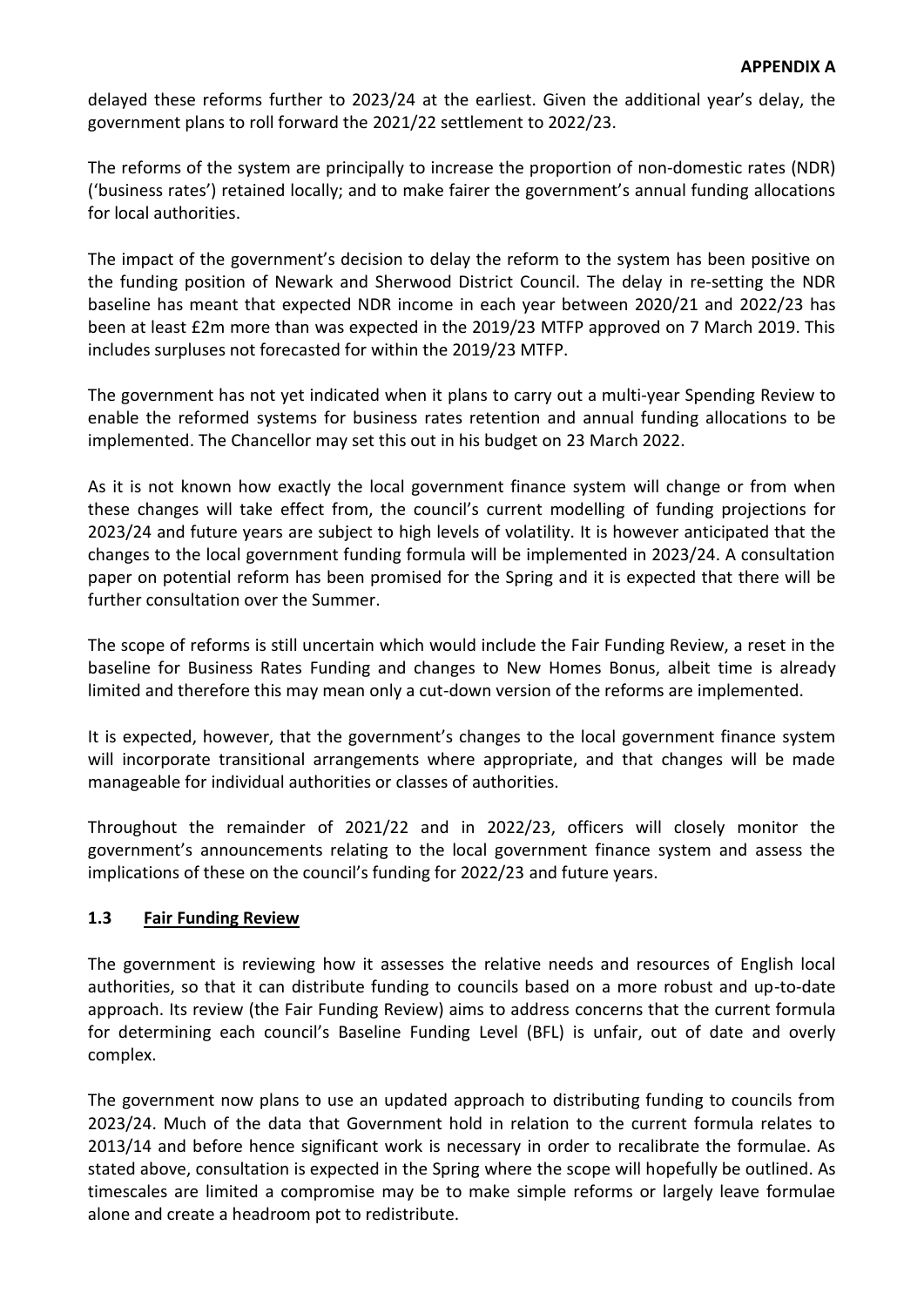The Fair Funding Review will have an enormous effect on the Council's budget because it will affect the amount of BFL the government will give the council in future years, and thus also the amount of business rates the council can retain. As per the table in section 1.1, business rates are expected to account for a large proportion of the council's total expenditure (excluding capital charges) in each year of the council's MTFP.

## **1.4 Retained Business Rates**

The introduction of the current 50% business rates retention system in 2013/14 has allowed councils which have increased their locally raised business rates income since this time to benefit from the additional income generated.

The government plans to implement a reformed business rates retention system, though for changes not to take place until 2023/24 at the earliest. The reforms aim to:

- give local authorities greater control over the money it raises;
- support local economic growth;
- update the balance of risk (of loss) and reward (for growth) in the system; and
- make the system simpler and income less volatile.

Two main changes have been proposed for the business rates retention system. These are:

- 1) to increase the proportion of business rates retained locally from 50% to 75%; and
- 2) to reset the Business Rates Baseline (BRB).

The BRB is the government's prediction of how much each council is able to raise locally in business rates.

As the government intends to reform the business rates retention system in a way which is fiscally neutral, councils currently benefitting from growth in locally raised business rates income could see some of this income transferred to councils with reduced Business Rates Baselines.

Nonetheless, the planned increase in proportion of NDR retained locally means that promoting economic growth and inward investment will become ever more crucial to ensuring the council's sustainability going forward.

The council's MTFP accounts for planned reforms to the NDR retention system, though amounts for 2023/24 and future years are subject to higher levels of volatility. These have been modelled with the assistance of Pixel, the Council's external advisors who assist many authorities on national funding.

The government has proposed freezes to the proportions of businesses' rateable values (RVs) payable as business rates in 2022/23, though has not yet proposed the reliefs it will require councils to implement for 2022/23:

- a freeze in the small business NDR multiplier at 49.9p;
- a freeze in the NDR multiplier at 51.2p;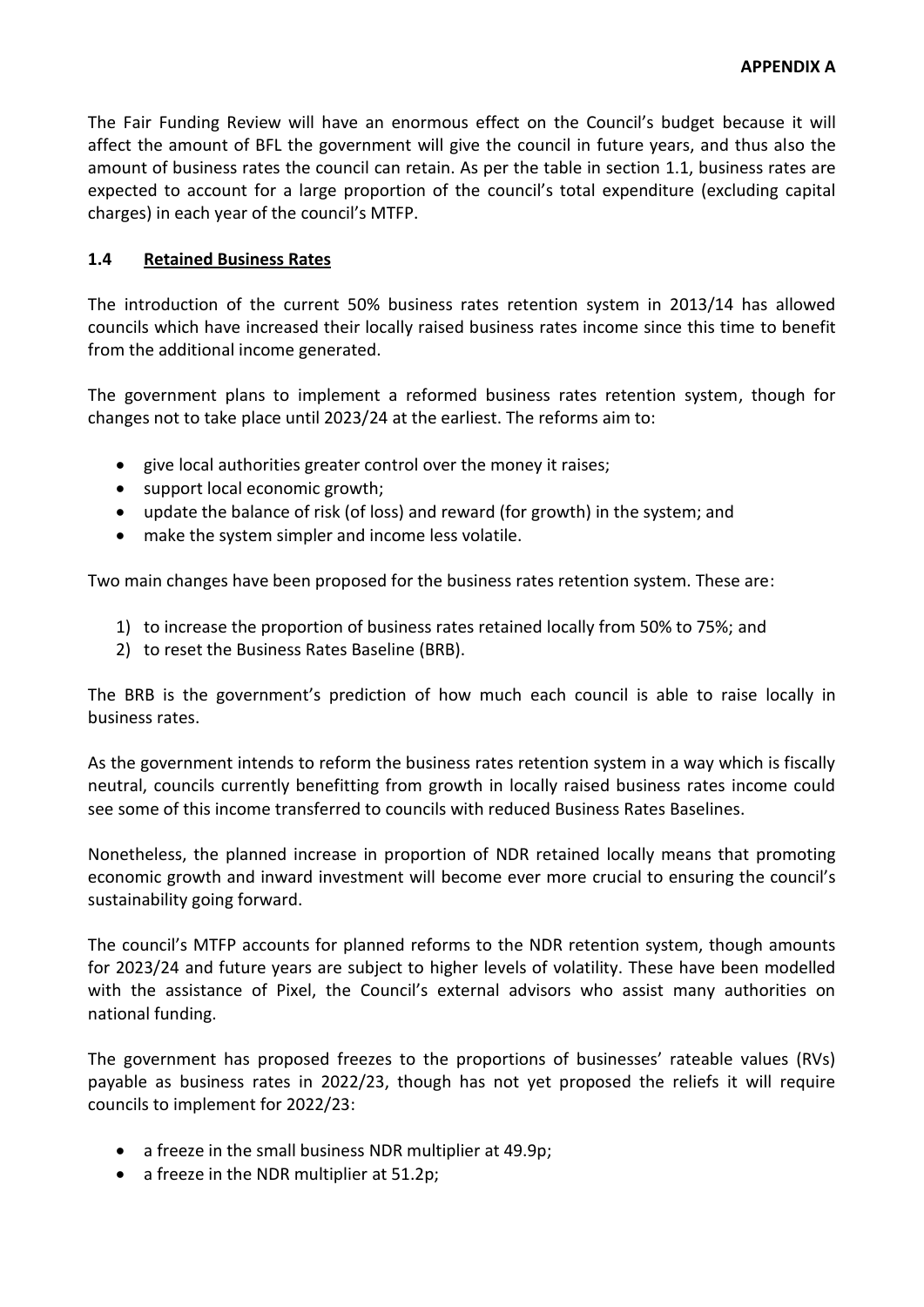In accordance with section 31 (Power to pay grant) of the *Local Government Act 2003*, the government will fully fund local authorities for awarding these reliefs, and provide funding for the administrative and IT costs associated with implementing these new burdens.

Below are some of the key risks which could affect the amount of business rates income collected and thus retained in future years:

- slower than anticipated local economic growth, or local economic growth at a rate less than the change in Consumer Price Index (CPI) used to determine annual business rates payable;
- successful backdated appeals from businesses regarding the amounts of business rates payable in previous years;
- uncollectable debts which need to be written off; and
- unpredictable increases in the amounts of discretionary reliefs granted to businesses.

The total rateable value (RV) of all business premises within the district anticipated at the beginning of 2022/23 is £106.2m. If NDR payers believe that the RV of their premises is incorrect, they can appeal the RV of the premises. If appeals by NDR payers are successful, the council makes one-off refunds to NDR payers and backdates these as appropriate.

The table below analyses the forecasted provision (money set aside) by the council at 2021/22 year-end if all appeals, challenges (prospective appeals) and threats (appeals and challenges yet to be received) regarding NDR payers' RVs are successful:

| Forecasted provision by council at 2021/22 year-end<br>if all NDR appeals, challenges and threats successful | <b>Number of</b><br>businesses | <b>Reduction</b><br>in RV (£m) | Cost (£m) |
|--------------------------------------------------------------------------------------------------------------|--------------------------------|--------------------------------|-----------|
| Appeals                                                                                                      | 8                              | 0.108                          | 0.127     |
| Challenges (prospective appeals)                                                                             | 10                             | 0.342                          | 0.301     |
| Threats (appeals and challenges yet to be received)                                                          | 249                            | 1.965                          | 3.601     |
| Forecasted provision by council at 2021/22 year-end                                                          | 267                            | 2.415                          | 4.029     |

If appeals that the council has provided for (set money aside) are unsuccessful, or are successful but cost the council less than the amount set aside for these appeals, the council can release the surplus provisions back into the Collection Fund, in order that this may then be re-distributed back to the council and its preceptors. Similarly, where appeals are settled higher than funds set aside, an additional charge would need to be levied from the council and its preceptors in order to fund the deficit arising.

# **1.5 Council Tax**

Chapter IVA (Limitation of Council Tax and Precepts) of the *Local Government Finance Act 1992* requires billing authorities to hold referenda if their relevant basic amount of council tax for a financial year is in excess of a set of principles determined by the Secretary of State.

An authority's relevant basic amount of council tax is its average band D council tax excluding local precepts. The relevant basic amount of council tax for Newark & Sherwood District Council includes the levy that Internal Drainage Boards charge the council. These are the Upper Witham Internal Drainage Board and the Trent Valley Internal Drainage Board.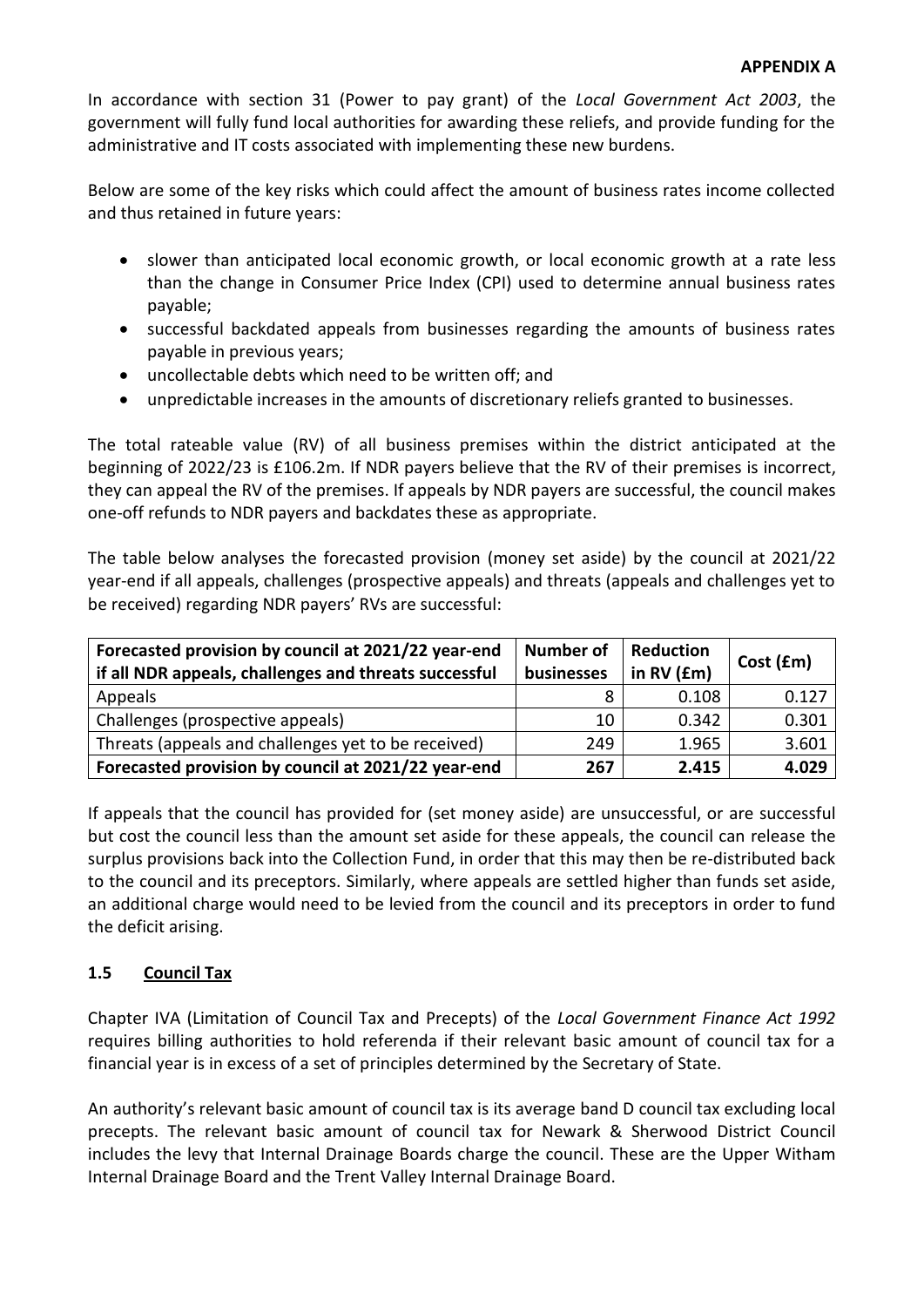Since 2016/17, shire district councils have been able to increase council tax by the greater of the core principle or £5.00 without holding referenda. For 2018/19 and 2019/20, the core principle was 3%; and for all other years, the core principle was 2%.

The proposed core principle for 2022/23 is 2%. The government's proposed council tax referendum principle for shire district councils therefore permits increases in the council's 2022/23 relevant basic amount of council tax of up to (and including) the greater of 1.99% or £5.00 without holding a referendum.

For all years since 2016/17 except 2020/21, Members have approved annual average band D council tax increases of 1.94%. For 2020/21, Members agreed an increase of £5.00 (2.88%). The council's MTFP assumes annual increases of 1.94%.

The council calculates how much annual council tax income it can receive by multiplying the council tax base (CTB) by the average band D council tax rate. The council tax base is the total number of properties equivalent to band D which are liable for council tax after discounts, exemptions and premia.

The council's MTFP assumes that the 2022/23 CTB will be 3.01% higher than the 2021/22 CTB, and that there will be a 2.20% increase in CTB for 2023/24 and subsequent years.

The table below shows the additional income the council would expect to receive over the four years of the MTFP, based on council tax increases of 1.94% in 2022/23, compared to if council tax was frozen at the 2021/22 level during 2022/23 but increased by 1.94% annually thereafter:

| <b>Effect of council tax changes</b>                  | 2022/23 | 2023/24 | 2024/25 | 2025/26 | <b>MTFP</b> |
|-------------------------------------------------------|---------|---------|---------|---------|-------------|
|                                                       | (fm)    | (fm)    | (fm)    | (fm)    | f(m)        |
| Additional income from 1.94% increase<br>in all years | 0.146   | 0.152   | 0.158   | 0.165   | 0.621       |

## **1.6 New Homes Bonus (NHB)**

New Homes Bonus (NHB) is a government grant paid to councils to incentivise local housing growth, based on the extra council tax income raised from new homes. NHB is paid to councils with growth in their housing stock above 0.4% of their existing council tax base.

The government plans to consult on the future of NHB, with a view to implementing reform in 2023/24.

Details of the government's final NHB allocations for 2022/23 and the three years previous are in the table below. This includes a legacy payment for 2019/20 and a new one-year allocation for 2022/23.

| Year         | 2019/20 | 2020/21 | 2021/22 | 2022/23 |
|--------------|---------|---------|---------|---------|
|              | (£m)    | (£m)    | (fm)    | (fm)    |
| <b>Total</b> | 1.580   | 1.741   | 1.187   | 1.573   |

NHB is not ring-fenced, and thus can be used to fund either revenue or capital expenditure. Todate, the council has not needed to budget to use NHB to fund its General Fund revenue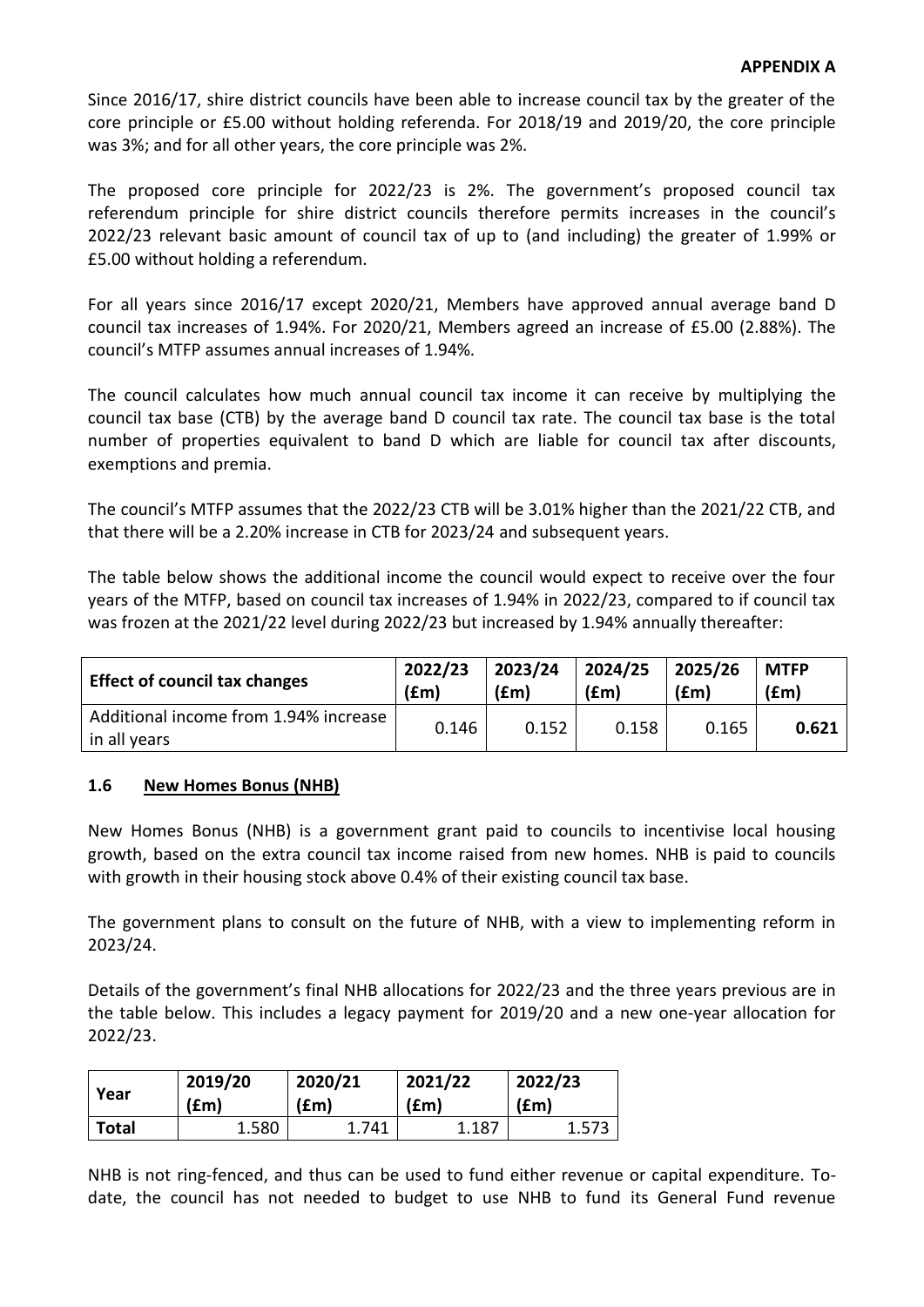expenditure, as budgeted funding from council tax, business rates and other sources has been sufficient.

In previous years, NHB has been used to fund key regeneration projects. This is expected to continue. As capital resources are scarce, the termination of multi-year payments on new NHB allocations will have significant impact on capital resources.

The 2019/20 to 2022/23 MTFP approved by Council on 9 March 2019 proposed to allocate 50% of NHB receipts to reserves and 50% for the capital financing of assets with lives of less than 10 years (short-life assets). It is intended that this policy will continue.

As per section 1.2, NHB is within scope of the proposed reforms to the local government finance system. As such, councils are not expected to receive NHB in 2023/24 or future years.

## **1.7 Income from Fees and Charges**

The council's income from fees and charges for statutory and discretionary services is an essential part of the council's General Fund revenue budget. Section 93 (Power to charge for discretionary services) of the *Local Government Act 2003* requires charges to be set such that taking one financial year with another, the income from charges for a service does not exceed its costs of provision.

Discretionary services are those for which the council has the power, but not duty, to provide; though also include additions or enhancements to statutory services that the council provides above standards legislated for.

The Action Plan to the Commercial Strategy approved at Policy and Finance Committee on 27 January 2022 set the expectation that new areas for charging and understanding price elasticity of demand on existing charges would be reviewed to ensure that discretionary charges are set at the right levels and for the right activities. The council should ensure that fees and charges for discretionary services are set which:

- ensure the maximum revenues possible;
- are allowed by the council's Corporate Fees and Charges Policy; and
- are socially and politically acceptable.

As mentioned in section 1.11, the fees and charges budgets proposed for 2022/23 are at levels considered achievable. Further details on the fees and charges budgets for 2022/23 can be found in the 2022/23 proposed General Fund revenue budget report.

The table in section 1.10 identifies further fees and charges income as key to bridging the council's funding gap. It is anticipated that new annual income of £0.200m will be generated by delivering the Commercial Strategy. This may be by stretching existing fees and charges income targets, new income streams, and/or a combination of both.

## **1.8 Reserves and Balances**

Section 25 (Budget calculations: report on robustness of estimates etc) of the *Local Government Act 2003* requires local authority chief finance officers (Section 151 officers) to report on the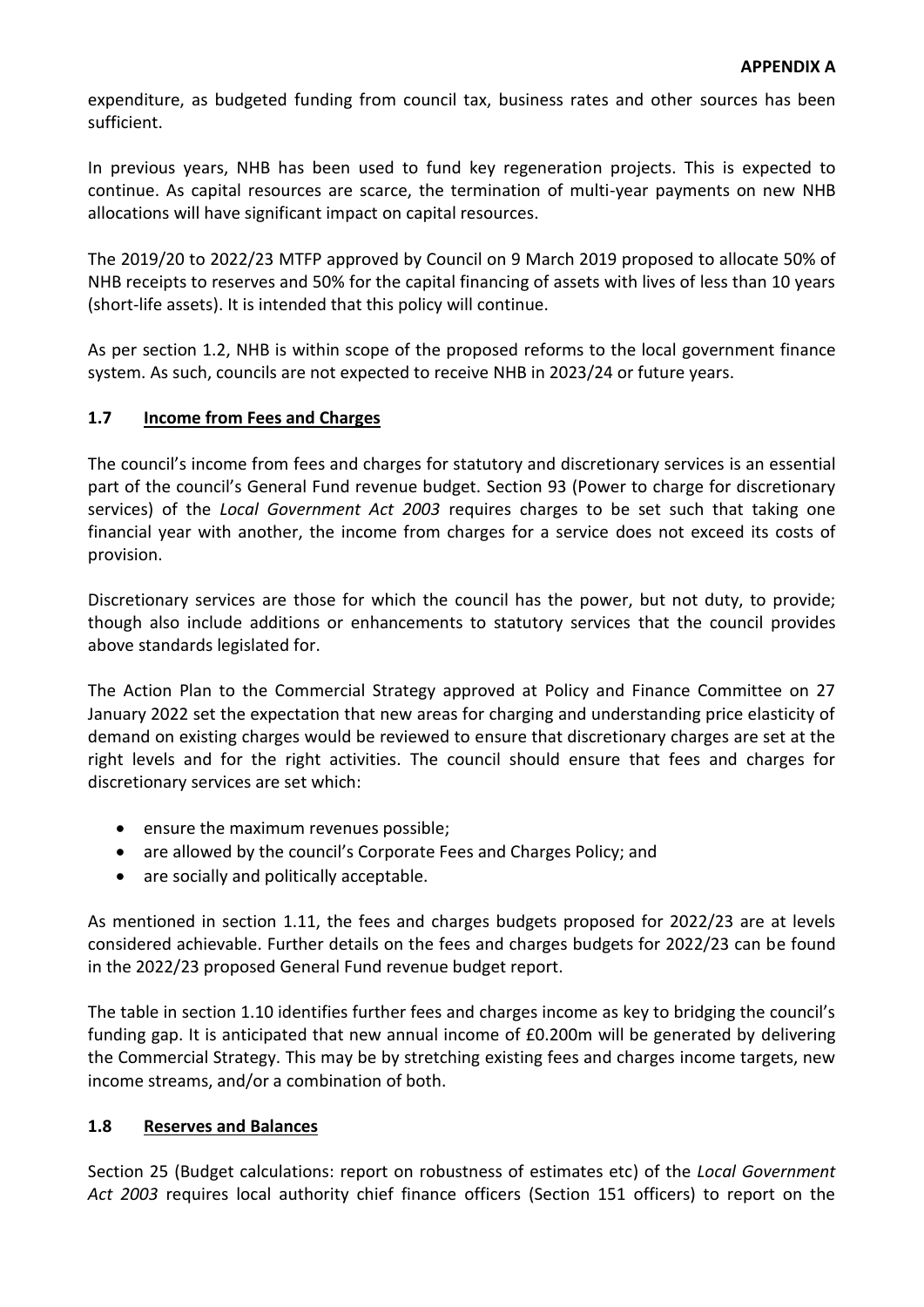adequacy of financial reserves in the council's proposed budget and robustness of estimates made.

The council has reviewed the adequacy of its useable financial reserves to ensure that these are neither too low (imprudent) or too high (overprudent) based on their purpose and likely use.

Council's generally hold useable reserves for three purposes:

- as a working balance, to mitigate the impact of uneven cash flows;
- as a contingency, to mitigate the impact of unexpected events or emergencies; and
- as earmarked reserves, to pay for known or predicted future requirements.

The council's £1.500m General Fund balance has been set aside to pay for exceptional items. Officers consistently review the appropriateness (prudence) of this amount in light of internal and external risks identified. For the council to maintain this balance, it is intended that it will only be used to fund expenditure once other appropriate reserves have been fully utilised.

**Appendix B** shows the balances which comprised the council's total reserves at the end of 2020/21 and at the beginning of 2021/22. It also shows the balances expected to comprise the council's total reserves at the end of 2021/22 and 2022/23.

Over the years, the council's reserves have been used, for reasons such as to: cover the cost of one-off events not budgeted for; support and improve service delivery; and offset declining levels of income. Whilst this principle still exists, the council has set up a Medium Term Financial Plan reserve over the last two financial years, in order to mitigate future pressures based on the uncertainty over local government funding. This reserve will be released over the medium-term in order to smooth the impact of anticipated funding reductions arising from changes in the local government funding formula.

Members and officers are required to ensure the council operates as a going concern: that the council will continue to fulfil its functions for the foreseeable future. If this were not the case, for example, because of an imprudent use of council reserves, the council's external auditors would be required to express a going concern opinion (GCO). A GCO would be the external auditor's way of expressing significant doubt on the council's ability to operate longer-term.

### **ROBUSTNESS OF ESTIMATES AND ADEQUACY OF RESERVES**

The *Local Government Act 2003* requires the Council's Chief Financial Officer (Section 151 Officer) to comment on the robustness of the estimates and also on the adequacy of the proposed reserves.

The council's total forecast reserves and fund balance to 31 March 2023 is £30,957,292. This is 199% of the forecast Net Budget Requirement of £15,535,910. The s151 Officer of the Council is satisfied with the adequacy of the levels of reserves and balances.

The budget has been prepared in accordance with the budget strategy approved by this Committee on 24 June 2021. The same strategy has been adopted for the period of the MTFP.

The Section 151 Officer also notes that in the future, all local authorities, and in particular district councils, will face a reduction in core funding from the Government once changes to the current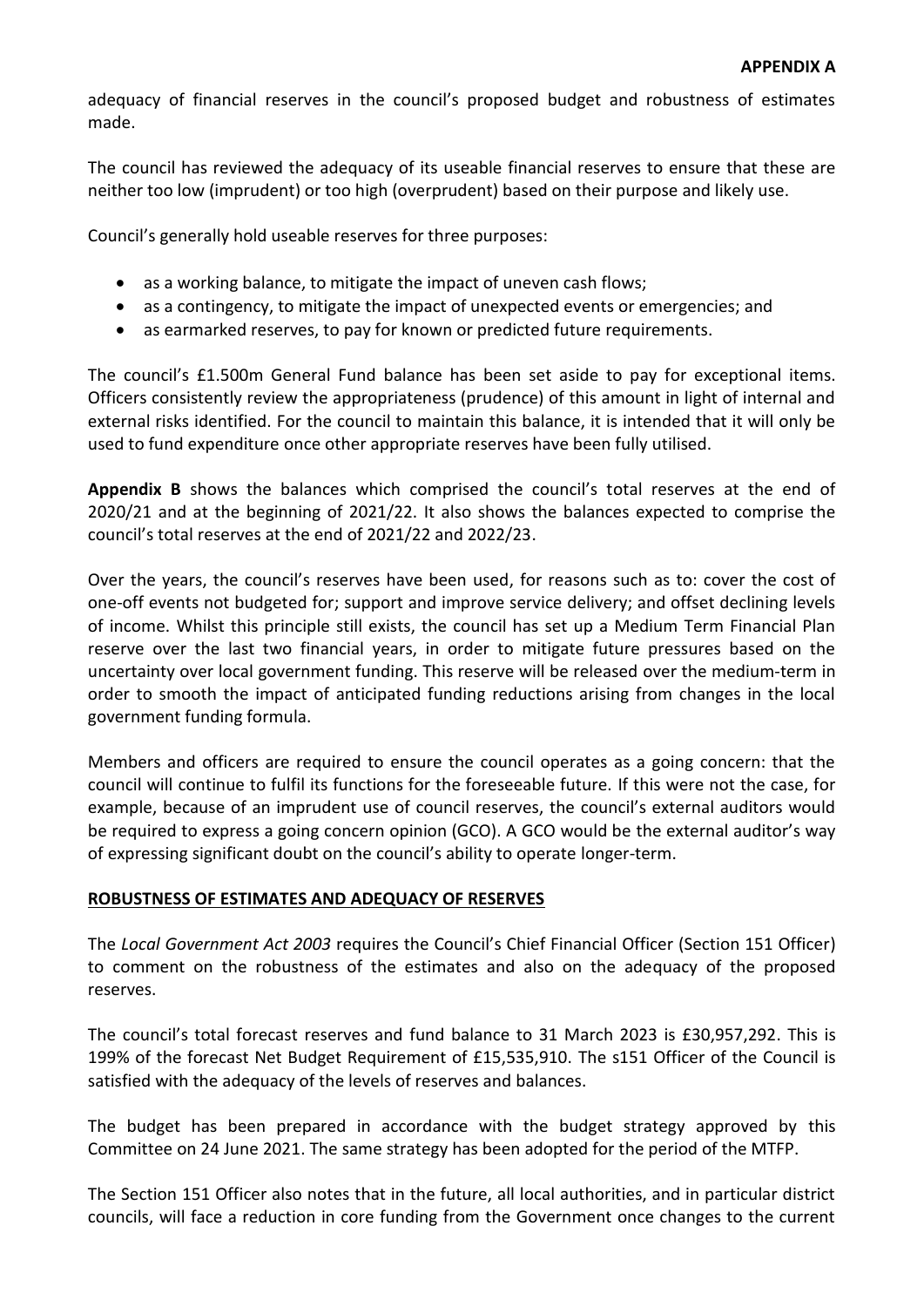funding regime (in particular New Homes Bonus and Business Rates) are introduced – particularly against the backdrop of recovering from the impact of COVID-19. The Section 151 Officer is closely monitoring the progress of the Fair Funding Review, the government's departmental multi-year Spending Review and the redesign of the national Business Rates Retention System. The council's current projections within the Medium Term Financial Plan (MTFP) make prudent and robust assumptions around the likely level of funding in light of these government-led reviews.

## **1.9 Assumptions made within the MTFP**

Finance officers and budget holders have developed detailed budgets for 2022/23 and future years. Officers have used the information available to them (past, present and future), and have made appropriate assumptions where the relevant information has been unavailable to them.

A 2% annual increase in basic pay has been assumed for 2022/23, and a 3% increase for each subsequent year of the council's MTFP.

The National Joint Council (NJC) for Local Government Services' pay award for 2022/23 has not yet been finalised. The costs of the 2022/23 pay award may exceed the pay increases currently budgeted for. If the 2022/23 pay award is agreed at a higher rate than the 2% increase in basic pay assumed, and if reductions in employee costs elsewhere cannot offset the increase in pay award costs, the additional costs unbudgeted for will need to be funded from council reserves. Section 1.11 examines this in more detail.

Most non-pay expenditure budgets have been uplifted by 3% in each year of the council's MTFP. Some costs, such as insurance and utilities, are expected to increase by more than 2%; and others, such as fixed-price goods and services, are expected to increase by less than 2%.

The council's General Fund revenue budget is charged for the purchase or creation of fixed assets where capital resources are unavailable at the time. These charges will be in line with the council's Minimum Revenue Provision (MRP) policy for 2022/23, which was recommended for approval by Full Council on 8 March 2022 by the Audit and Accounts Committee on 2 February 2021.

### **1.10 Proposed strategy for bridging the funding gap**

The table below shows the contributions to and from reserves currently projected for each year of the council's MTFP (as described at the table in paragraph 1.1), and the actions currently proposed to mitigate the annual contributions from reserves projected for 2023/24, 2024/25 and 2025/26:

|                                                                                                    | 2022/23<br>(£m) | 2023/24<br>(fm)          | 2024/25<br>(£m) | 2025/26<br>(£m) |
|----------------------------------------------------------------------------------------------------|-----------------|--------------------------|-----------------|-----------------|
| Contribution (to) or from reserves                                                                 | 0.632           | 3.428                    | 2.910           | 2.462           |
| Contribution (to) or from reserves<br>other than MTFP reserve                                      | (0.096)         | 0.200                    | 0.200           | 0.200           |
| Contribution (to) or from MTFP<br>before<br>proposed<br>reserve,<br>mitigations below              | 0.536           | 3.628                    | 3.110           | 2.662           |
| Use of MTFP<br>reserve to offset<br>from<br>contributions<br>reserves<br><i>in</i><br>future years | 0.064           | (2.928)                  | (1.960)         | (0.698)         |
| Contribution<br>from                                                                               | (0.600)         | $\overline{\phantom{a}}$ | -               |                 |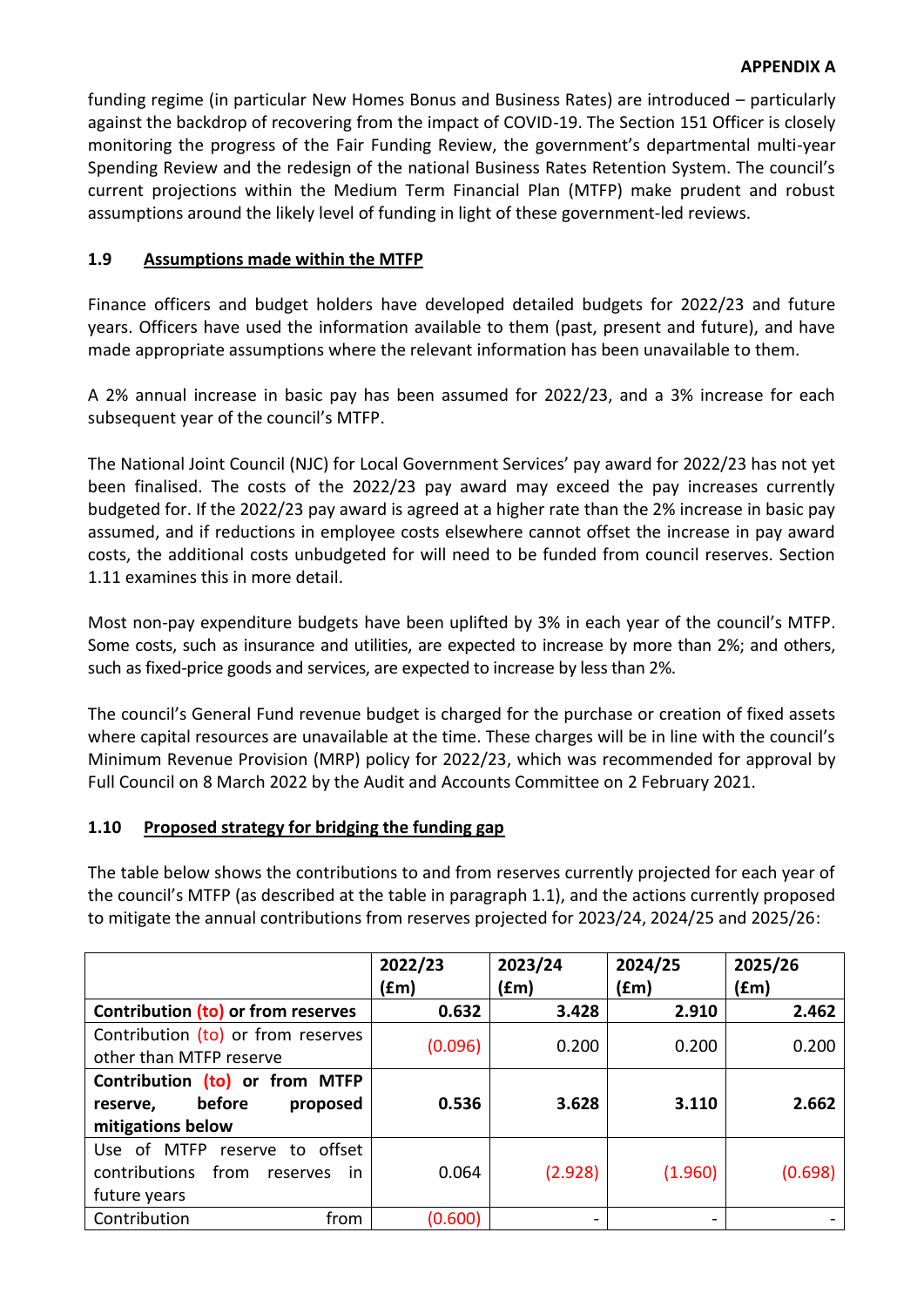| Nottinghamshire<br><b>Business</b><br>Rates<br>Pool                                     |                          |         |         |         |
|-----------------------------------------------------------------------------------------|--------------------------|---------|---------|---------|
| <b>Dividends</b><br>Arkwood<br>from<br>Developments Ltd                                 |                          | (0.500) | (0.500) | (0.500) |
| Savings from service reviews                                                            |                          |         | (0.100) | (0.100) |
| Savings/efficiencies from making<br>business processes more efficient                   |                          | (0.100) | (0.200) | (0.200) |
| Increased income from the council<br>becoming more commercial                           |                          | (0.100) | (0.200) | (0.200) |
| Rental income from town centre<br>regeneration                                          | $\overline{\phantom{a}}$ | -       | (0.150) | (0.150) |
| Contribution<br>(to) or from MTFP<br>after<br>proposed<br>reserve,<br>mitigations above | 0.000                    | 0.000   | 0.000   | 0.814   |

The table shows a total anticipated shortfall of £0.814m in funding over the four-year period. Forecasts of anticipated efficiencies and additional income have been updated from the 2021/25 MTFP approved on 9 March 2021.

The equivalent table above was presented in the MTFP approved at Council on 9 March 2021, which identified that for the production of the 2022/23 budget £0.100m was due to be generated in savings from service reviews. This has been completed with the deletion of the Business Manager – Legal Services post and the flexible retirement of the Business Manager – Revenues and Benefits. The table above has therefore removed £0.100m of the requirement in the future years.

As the Council has received, for a number of years, return funding from the Nottinghamshire Business Rates Pool in relation to the local growth retained (split with Nottinghamshire County Council), a forecast of the additional funding to be generated next financial year has been made of £0.600m. This is expected to be the final year that this will occur as the changes to the system of funding described at 1.2, 1.3 and 1.4 above are likely to remove this funding. Forecasts for the current year's year-end of £0.490m have been included the balance of the MTFP reserve together with the £0.453m favourable variance on the General Fund

Each update to this MTFP will therefore report on progress against each of the headings in the table above, to ensure that each year's budget is balanced.

Since 2010, the council has made significant savings in line with government grant reductions. Though further savings may become harder to identify and deliver, particularly from spend not on employees (as mentioned in section 1.11), it is essential that the council continues to identify areas where spend can be reduced and/or income increased. This is so that the council can continue to operate sustainably longer-term.

The council's total income will need to increase significantly, if it is to continue delivering and improving the services it currently provides and not use its reserves to cover the deficits currently anticipated for 2023/24 and future years.

Councils are severely restricted in how much funding they can raise from council tax increases without holding referenda. As mentioned in section 1.5, the council can increase council tax in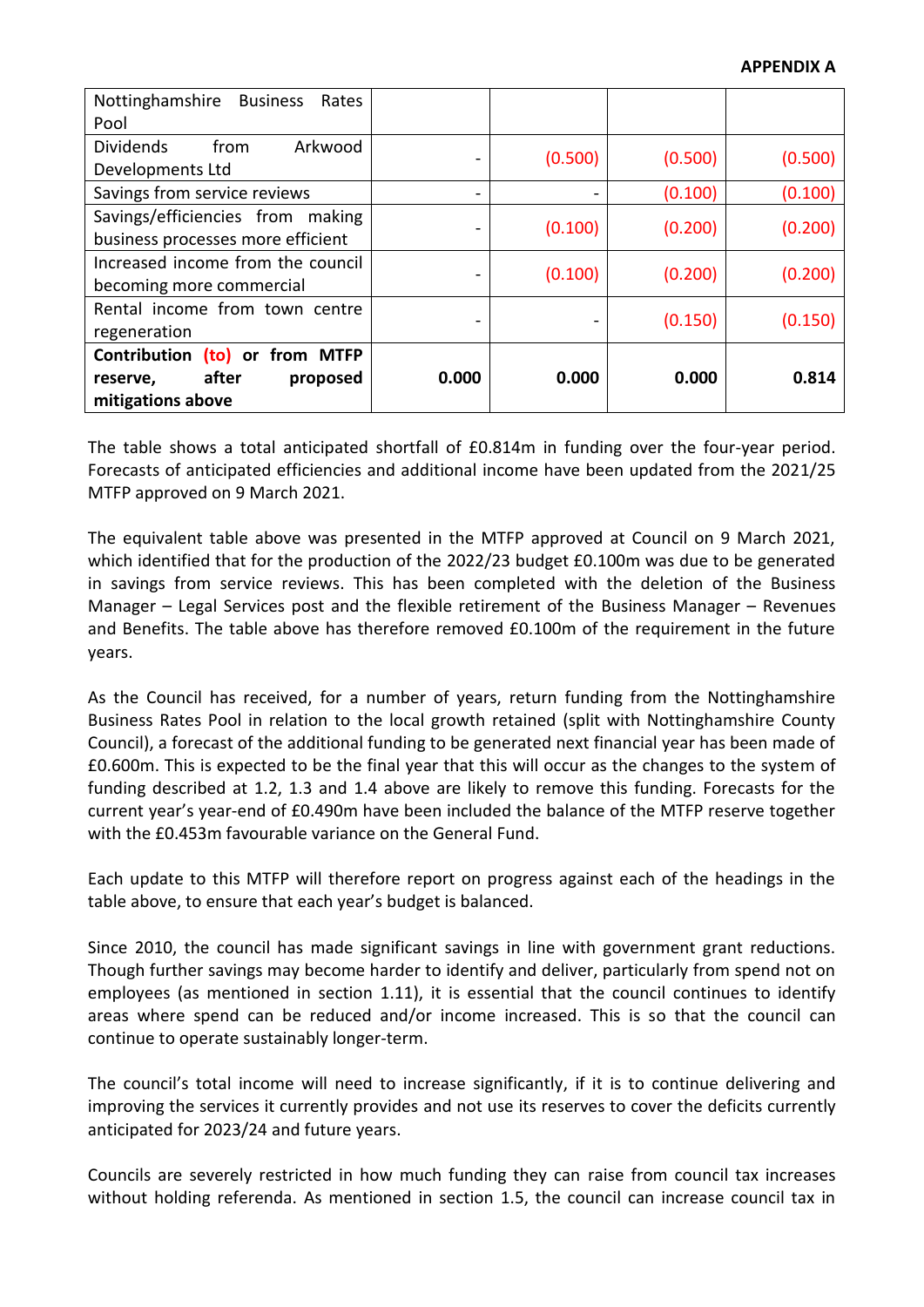2022/23 by the greater of 1.99% or £5.00 without holding a referendum. A 1% increase in council tax is equivalent to £76,460 of net expenditure.

The council's Commercial Strategy and Action Plan, approved by Policy and Finance Committee on 27 January 2022, aims to make Newark and Sherwood an *"innovative and entrepreneurial Council that continually achieves positive annual financial contributions; by generating new revenue and delivering cost reductions, through trading and business improvements"*. The council has begun to benefit from the projects which have been completed to date since the Commercial Plan 2017-18 to 2020-21 was approved in October 2017, and expects to increasingly benefit in future years from the implementation of the current strategy. The council's work across the district (externally) and with services council-wide (internally) will be crucial to enabling the council's future sustainability and growth. This is particularly as changes to the local government finance system increase the rewards for councils able to facilitate local economic growth, as mentioned in section 1.4.

The table below shows which areas have the biggest increases in expenditure budgets in each of the last three years of the council's MTFP, compared to the equivalent budget in the year before:

| <b>Pressures</b>                  | Increase in 2023/24<br>budget, compared to<br>2022/23 budget<br>(fm) | Increase in 2024/25<br>budget, compared to<br>2023/24 budget<br>(fm) | Increase in 2025/26<br>budget, compared to<br>2024/25 budget<br>(fm) |
|-----------------------------------|----------------------------------------------------------------------|----------------------------------------------------------------------|----------------------------------------------------------------------|
| Employees                         | 0.401                                                                | 0.497                                                                | 0.511                                                                |
| Internal Drainage Board<br>Levies | 0.040                                                                | 0.029                                                                | 0.023                                                                |
| Electricity and gas costs         | 0.021                                                                | 0.022                                                                | 0.023                                                                |

### **1.11 Risks Associated with the Budget Process**

Budgets are only as accurate as the data available at the time they are developed. There are therefore risks that the proposed budgets in the council's MTFP will differ significantly from reality (actual expenditure and income). Some of the factors which could cause adverse variances are:

- higher than expected inflation and/or interest rates;
- the council receiving lower than expected amounts of grant funding and/or other income;
- the future differing significantly from the initial budgets proposed at the time of developing the MTFP;
- volatility of certain budget lines between years;
- underachievement of expected savings and/or efficiencies;
- unforeseen events and emergencies;
- unforeseen insurance costs or legal claims;
- lower than expected business rates growth.

Section 25 (Budget calculations: report on robustness of estimates etc) of the *Local Government Act 2003* requires local authority chief finance officers (Section 151 officers) to report on the adequacy of financial reserves in the council's proposed budget and robustness of estimates made. This section fulfils that requirement.

In considering the council's proposed budget for 2022/23 and the sensitivity of expenditure and income to changes, it should be noted that: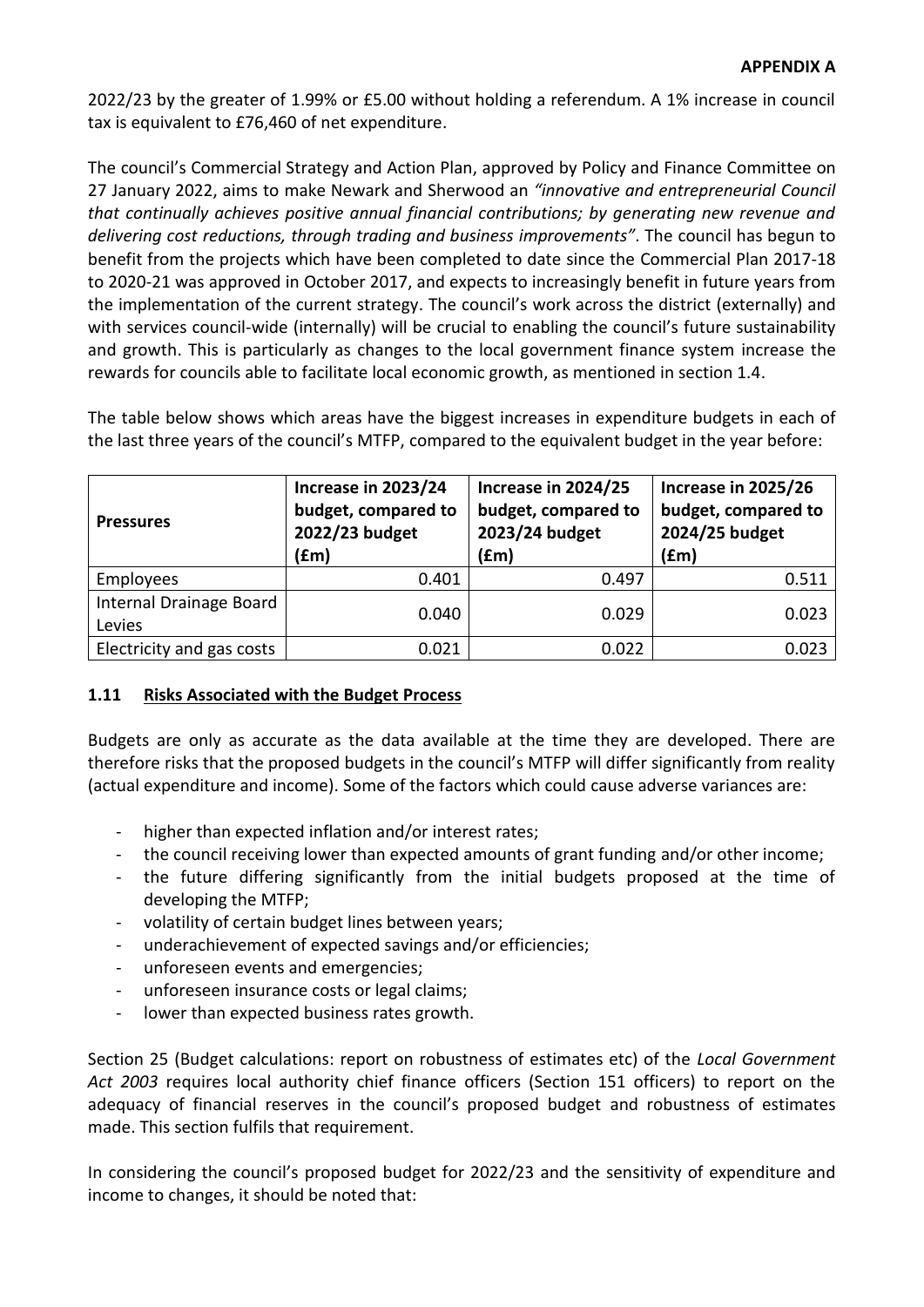- a) a 1% increase in Council Tax is equivalent to £76,460 of net expenditure; and
- b) a £1 increase in Council Tax is equivalent to £41,210 of net expenditure.

Various assumptions were required to be made when preparing the proposed MTFP budgets. The two areas where it seems that variations between the proposed budget and reality could be greatest are employee pay and income receivable. Further details on each of these are below.

### **Employee costs**

Employee costs form a significant proportion of all district council budgets. Employee costs comprise 65% of the council's proposed controllable service expenditure budget for 2022/23 (total spend, excluding spend on capital costs, internal recharges and Housing Benefit payments).

This makes it less likely to achieve savings solely by reducing non-employee spend. It also means that the council would need to use a greater proportion of its reserves if the costs of future years' pay awards exceed the 2% pay award currently budgeted for 2022/23 and/or the 3% pay awards currently budgeted for subsequent years. For example, a 3% increase in basic pay for 2022/23 (1% more than currently budgeted for) would result in around £162,210 needing to be funded from reserves for 2022/23. Additional funding would also need to be found for subsequent years, as the higher than expected pay for 2022/23 would result in higher than expected pay in subsequent years.

Currently vacancies are expected to amount to around 5.6% of total employee spend to the year end of 2021/22. With this in mind a forecast of 4% in 2022/23 and 3.5% has been used in all future years.

#### **Income**

A significant part of the council's annual net budget is dependent on income from rents; sales, fees and charges; and other receipts. Officers have reviewed the income that services have achieved against the current and previous years' budgets, and have considered factors expected to affect future income levels, to ensure the 2022/23 income budgets for services have been set at levels considered achievable. As COVID-19 has had a major effect on the way that consumers use services, this has impacted the expected amount of income which may be generated in future years. Officers will monitor this closely over the coming year and revised forecasts over the medium term will be updated for the MTFP to be developed for the period between 2023/24 and 2026/27.

Significant underperformance against budgeted income would increase the council's annual net expenditure, and thus place unbudgeted demand on council reserves. A 1% reduction in council income from fees and charges would cost around £57,190 in 2022/23.

#### **Interest rates**

The proposed MTFP budgets include amounts for interest payable and interest receivable. This is because the council expects that it will both borrow money and lend money throughout the four years of the MTFP.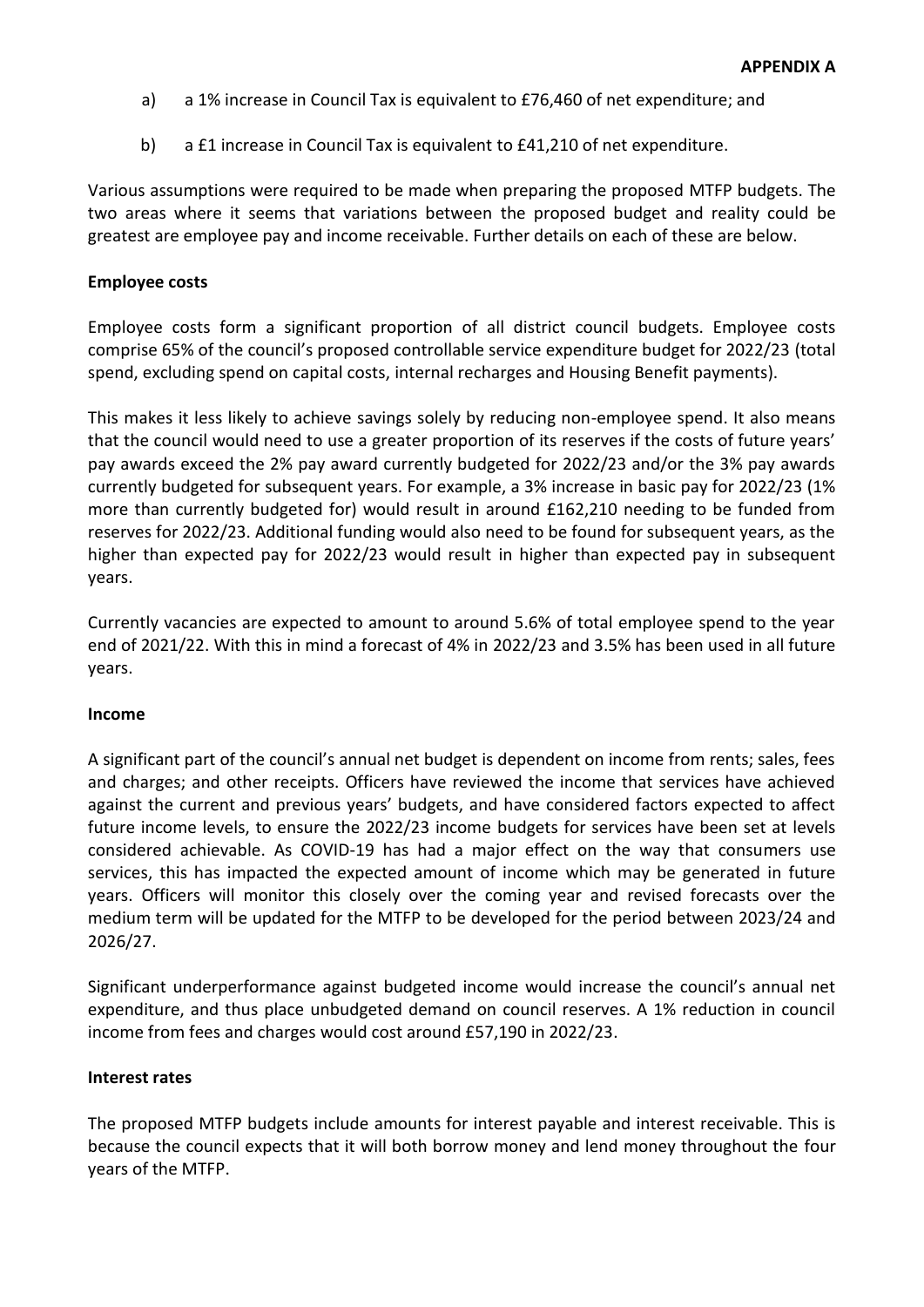The council anticipates that it will use fixed interest rate loans when borrowing. This is so that the council knows exactly how much its loans will cost over their durations, and as this mitigates against the risk of interest rates and thus costs rising significantly over the loan period. As borrowing would be for longer than four years, the risk of the council being unable to borrow to repay existing debt (refinancing risk) does not apply.

The budgeted amounts have accounted for factors such as the amount of council funds expected to be available. The actual amounts of council interest payable and receivable for 2022/23 will likely differ from those budgeted.

The impact of a 1% change in interest rate would be insignificant on the council's overall budget.

## **Inflation**

Most income budgets and non-pay expenditure budgets have been uplifted by 3%. Some costs, such as insurance and utilities, are expected to increase by more than 3%; and others, such as fixed-price goods and services, are expected to increase by less than 3%.

The most recent month for which inflation data was available at the time of writing, December 2020, had a 5.4% increase in inflation (Consumer Prices Index (CPI)) over the 12 months of the 2020 calendar year.

The small differences anticipated between actual inflation rates and the 3% budgeted for are expected to have insignificant impact on the council's budget.

## **1.12 Capital Investment Programme and Funding**

The overall proposed General Fund Capital Programme for the period from 2022/23 and 2025/26 totals £74.719m. £36.280m is financed by external grant funding for the Southern Link Road (SLR), Stodman Street Regeneration, Castle Gatehouse, Disabled Facilities Grant (DFG's) and flood grants. One of the grants in relation to the SLR have already been received and are held on the Council's balance sheet as a conditional grant, albeit further funding has been approved from the Levelling up fund which will ensure the delivery of the scheme. This levelling up funding has yet to be received by the Council. The DFG funding is received via the Better Care Fund (BCF) and is subject to an annual bidding process.

Other external financing in the form of contributions from external partners amounts to £0.225m. This relates to an expectation of £0.225m of S106 funding towards the works to be identified at Southwell Leisure Centre.

Council internal capital resources employed amount to £8.815m, which relates to the Council's contribution to the funding gap in the Southern Link Road, Yorke Drive Pavilion, the Council's contribution to the works at Southwell Leisure Centre as described above and replacing parts of the Council's refuse fleet and other equipment.

In 2022/23 Community Infrastructure Levy receipts will be used to finance the cost of £5.540m to improve the A1 overbridge at Fernwood. This bridge is part of the highways mitigation work to deliver the expansion of Fernwood.